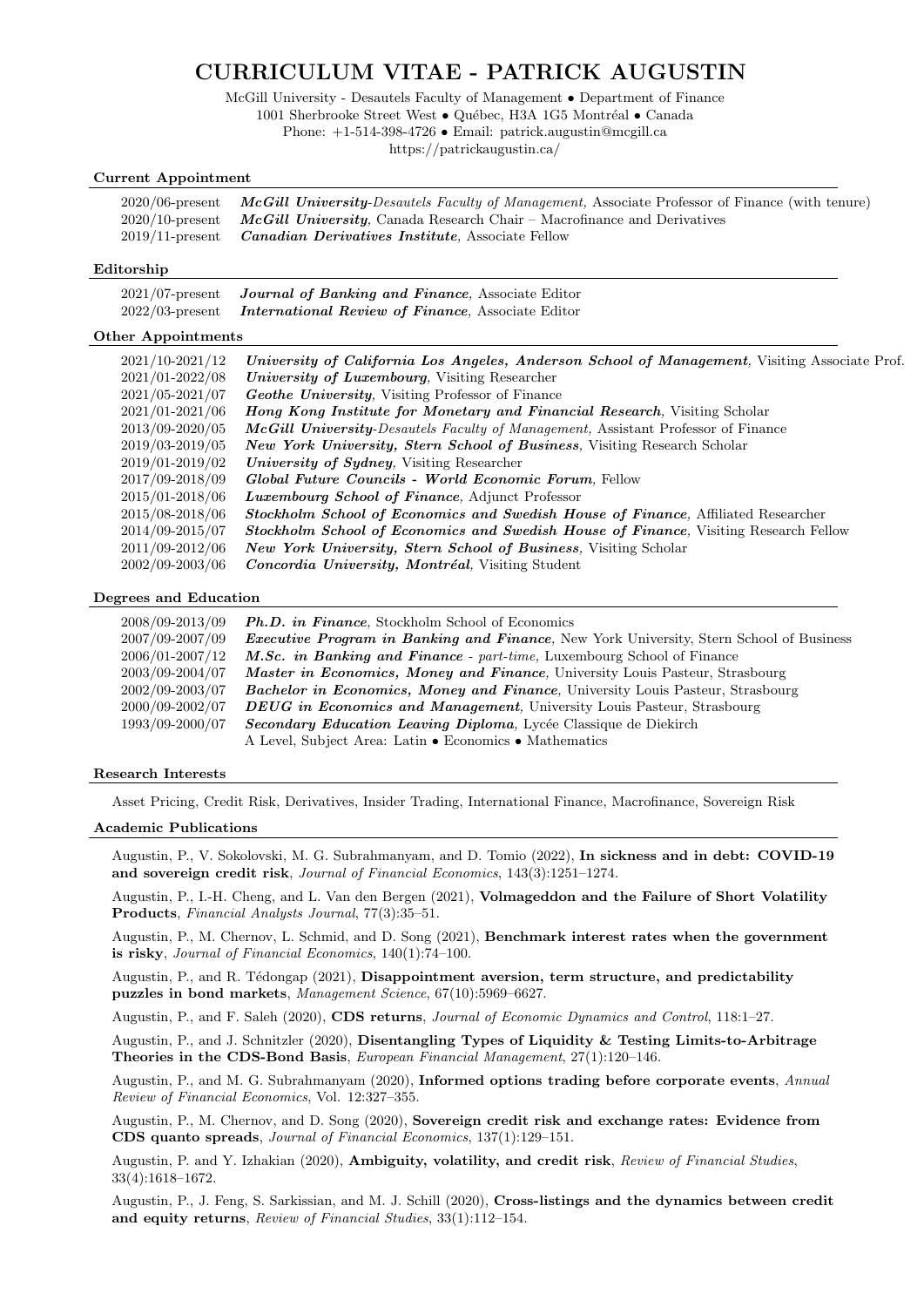Augustin, P., M. Brenner, J. Hu, and M. G. Subrahmanyam (2019), Are corporate spin-offs prone to insider trading?, Critical Finance Review, 9(1-2):115–155.

Augustin, P., M. Brenner, and M. G. Subrahmanyam (2019), Informed options trading prior to takeover announcements: Insider trading?, Management Science, 65(12):5449–5956.

Augustin, P. (2018), The term structure of CDS spreads and sovereign credit risk, Journal of Monetary Economics, 96(1): 53–76.

Augustin, P., H. Boustanifar, J. Breckenfelder, and J. Schnitzler (2018), Sovereign to corporate risk spillovers, Journal of Money, Credit, & Banking, 50(5):857–891. Also published as ECB Working Paper No 1878.

Augustin, P., M. G. Subrahmanyam, D. Y. Tang and S. Q. Wang (2016), Credit default swaps: Past, present, and future, Annual Review of Financial Economics, Vol 8:175–196.

Augustin, P., and R. Tédongap (2016), Real economic shocks and sovereign credit risk, Journal of Financial and Quantitative Analysis, 51(2):541–587.

Augustin, P., M. G. Subrahmanyam, D. Y. Tang and S. Q. Wang (2014), Credit default swaps: A survey, Foundations and Trends in Finance, Vol. 9, No.1-2:1–196.

Augustin, P. (2014), Sovereign credit default swap premia, Journal of Investment Management, 12(2):65–102.

# Papers under Review

Augustin, P., J. Lee, and M. G. Subrahmanyam, Credit default swaps: Market structure, asset pricing, global risks and agency conflicts, in preparation for publication in Foundations and Trends in Finance.

Augustin, P., M. Chernov, L. Schmid, and D. Song, The term structure of CIP deviations (NBER LTAM 2021, WFA 2021, EFA 2021), R&R at the Journal of Finance.

Augustin, P., V. Sokolovski, M. G. Subrahmanyam, and D. Tomio, *How sovereign is sovereign credit risk?* Global prices, local quantities, R&R at the Journal of Monetary Economics

Augustin, P., A. Rubtsov and D. Shin, The impact of derivatives on cash markets: Evidence from the introduction of bitcoin futures contracts, R&R at Management Science.

Augustin, P., M. Brenner, G. Grass and M. G. Subrahmanyam, Informed Options Strategies before Corporate Events (WFA 2017, EFA 2017), R&R at Journal of Financial Markets.

#### Other Publications

Augustin, P., If the SEC doesn't regulate crypto assets, a new shadow finance industry could emerge, Commentary on Fortune, 8 May 2021, https://fortune.com/2021/05/08/sec-bitcoin-crypto-etf-stock-price/.

Augustin, P., V. Sokolovski, M. G. Subrahmanyam, and D. Tomio, Il serait sage pour les gouvernements fortement endettés de réduire leurs dettes dès qu'ils le peuvent, Tribune dans Le Monde, 21 April 2021, https://www.lemonde.fr/idees/article/2021/04/26/il-serait-sage-pour-les-gouvernements-fortement-endettes-dereduire-leurs-dettes-des-qu-ils-le-peuvent 6078106 3232.html.

Augustin, P., F. Cong, and M. G. Subrahmanyam, Sen. David Perdue's suspicious stock success shows why members of Congress shouldn't be allowed to trade individual stocks,, Commentary on Fortune, 17 December 2020, https://fortune.com/2020/12/17/david-perdue-stock-act-insider-trading/.

Augustin, P., F. Cong, and M. G. Subrahmanyam, The Kodak loan: Insider trading in a new garb?, Commentary on The Hill, 16 August 2020,

https://thehill.com/opinion/finance/512174-the-kodak-loan-insider-trading-in-a-new-garb?rnd=1597518603.

Augustin, P., V. Sokolovski, M. G. Subrahmanyam, and D. Tomio, To fight the coronavirus budget crisis, act like Alexander Hamilton, Commentary on Fortune, 3 July 2020,

https://fortune.com/2020/07/03/coronavirus-hamilton-state-debt-crisis-government-budgets/.

Augustin, P., V. Sokolovski, M. G. Subrahmanyam, and D. Tomio, Coronavirus is making clear there is no solidarity in the EU, Commentary on Fortune, 2 May 2020,

https://fortune.com/2020/05/02/eu-debt-crisis-bailouts-coronavirus/.

Augustin, P., F. Cong, and M. G. Subrahmanyam, Insider trading by Congress? It's time to fix the law, Commentary on The Hill, 19 April 2020,

https://thehill.com/opinion/criminal-justice/493497-insider-trading-by-congress-its-time-to-fix-the-law.

Augustin, P., M. Chernov, L. Schmid, and D. Song, Benchmark interest rates when the government is risky, Commentary on VOX, 10 January 2020, https://voxeu.org/article/benchmark-interest-rates-when-government-risky.

Augustin, P., and M. G. Subrahmanyam, How hedge funds profit when big companies like Thomas Cook fail, Commentary on The Conversation, 16 October 2019,

https://theconversation.com/how-hedge-funds-profit-when-big-companies-like-thomas-cook-fail-124872.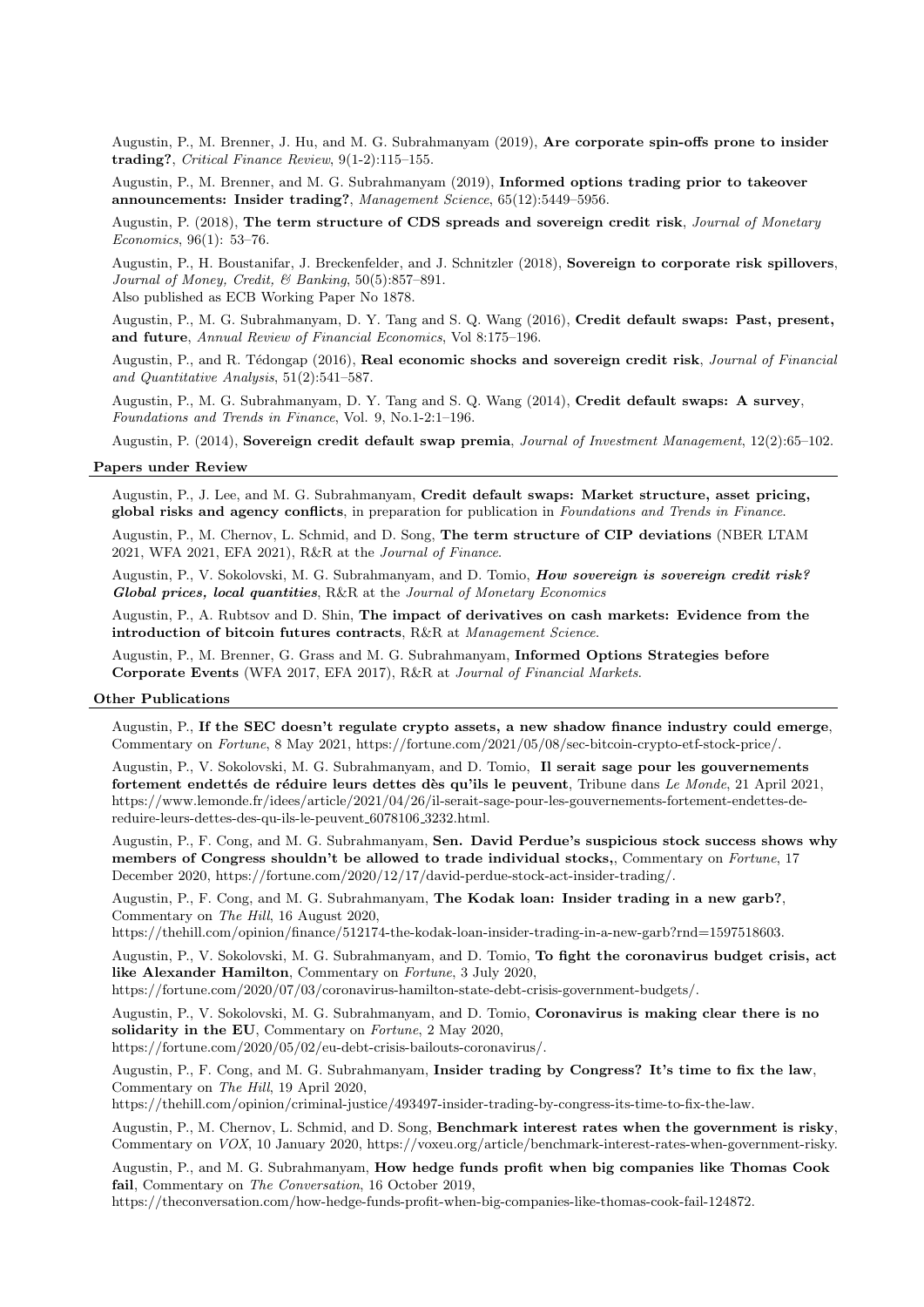Augustin, P., M. Brenner, G. Grass, and M. G. Subrahmanyam, Detecting illegal insider trading, Commentary on Harvard Law School Forum on Corporate Governance and Financial Regulation, 27 November 2016, https://corpgov.law.harvard.edu/2016/11/27/detecting-illegal-insider-trading/.

Augustin, P., M. Brenner, J. Hu, and M. G. Subrahmanyam, More corporate actions, more insider trading? Commentary on Harvard Law School Forum on Corporate Governance and Financial Regulation, 1 April 2015, http://blogs.law.harvard.edu/corpgov/2015/04/01/more-corporate-actions-more-insider-trading/.

Augustin, P., M. Brenner and M. G. Subrahmanyam, Are all insiders rogue traders? Op-ed on CNBC Commentary, 23 June 2014, http://www.cnbc.com/id/101781961#.

Augustin, P., Essays on sovereign credit risk and credit default swap spreads (2013), ISBN 978-91-7258-901-8, Doctoral Dissertation in Finance, Economic Research Institute, Stockholm School of Economics.

#### Teaching Material

Augustin, P., B. Vallee, P. Rich, Exotic interest rate swaps: Snowballs in Portugal, Harvard Business School Case 217-050, January 2017.

Augustin, P., M. Brenner, M. G. Subrahmanyam, and D.Tomio, Option Greeks, Insider Trading, and the Heinz Acquisition, Darden Business Publishing, June 2021.

#### Working Papers

Price Rigidities and Credit Risk. joint with Francis Cong, Alexandre Corhay, and Michael Weber.

Why does the term structure of credit spreads predict stock returns? joint with Jan Ericsson and Haohua Xu.

#### Yield Farming.

joint with Roy Chen-Zhang and Donghwa Shin.

Downside Risk and the Cross-section of Corporate Bond Returns. joint with Francis Cong, Ricardo Lopez Aliouchkin, and Roméo Tedongap.

#### Media Coverage (selected)

# Informed options trading prior to takeover announcements: Insider trading?

joint with Menachem Brenner and Marti G. Subrahmanyam.

Newspapers: New York Times (2), Wall Street Journal (2), Washington Post, Time Magazine, Fortune, Bloomberg View, CBC News, Harvard Business Review, Maclean's, Berkeley Law News, equities.com, International Business Times, Fiscal Times, PF Hub, Asia One Business, ValueWalk, Frontline, Money, ZeroHedge, FierceFinance, The Daily Ticker, Frankfurter Allgemeine Zeitung, L'Echo.

TV: Thomson Reuters, Fox Business, CNBC, Time Magazine, Nightly Business Report, Yahoo Finance. Radio: NPR On Point, Capital City Recap 1320 WILS.

#### Are corporate spin-offs prone to insider trading?

joint with Menachem Brenner, Jianfeng Hu, and Marti G. Subrahmanyam.

Newspapers: Bloomberg Business, Harvard Law School Forum on Corporate Governance and Financial Regulation.

#### Sovereign to corporate risk spillovers

joint with Hamid Boustanifar, Johannes Breckenfelder, and Jan Schnitzler. Media: ECB Research Bulletin, December 2018.

# Benchmark interest rates when the government is risky

joint with Mikhail Chernov, Lukas Schmis, and Dongho Song.

# Media: VOX, December 2019.

#### Teaching Experience

# McGill University, Desautels Faculty of Management

• B.Com. FINE 448 - Financial Derivatives, Lecturer; Fall 2013/2018/2019/2020, Winter 2015/2016/2017/2018

- MBA FINE 639 Derivatives and Risk Management, Lecturer; Winter  $2015/2016/2017$ , Fall 2019
- MMF FINE 682 Derivatives, Lecturer; Winter 2020
- PhD FINE 710 PhD Seminar on Credit Default Swaps; Fall 2018
- BUSA 400 Independent Studies in Management, Instructor; Summer 2014/2016, Winter 2017
- MMF Research Projects Supervisor; Summer 2017, 2018, 2019
- PhD Course Macro Asset Pricing, Guest Lecturer; Winter 2018/2020, Fall 2019
- PhD Course Neuroscience, Guest Lecturer; Fall 2015, 2019
- PhD Course Contingent Claims in Incomplete Markets, Guest Lecturer; Fall 2019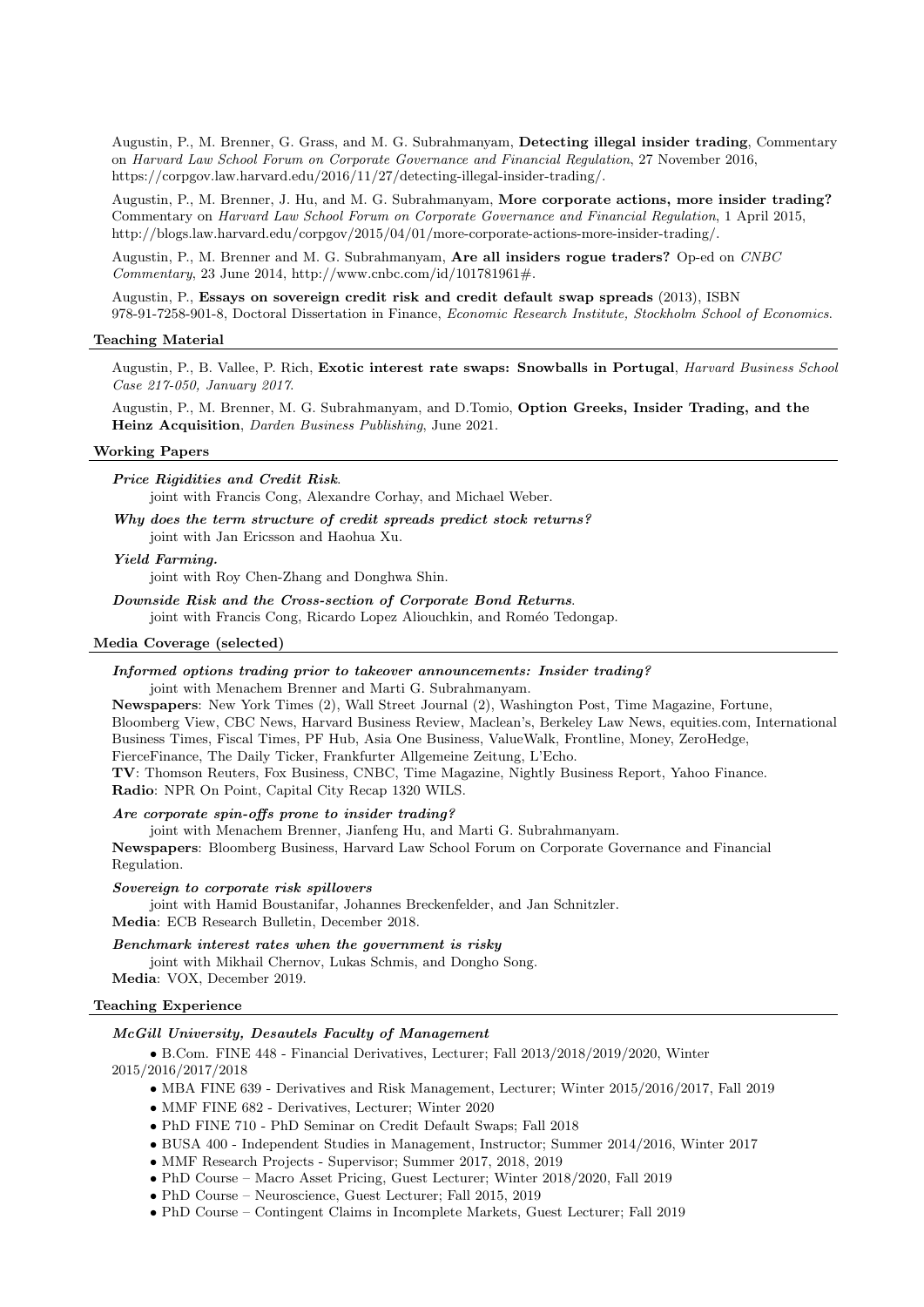# New York University, Stern School of Business

- Executive MBA Futures and Options, Guest Lecturer; Spring 2014
- PhD B40.3328 PhD Seminar on Credit Default Swaps, Co-instructor; Fall 2015
- M.Sc. Risk Management Derivatives and Liquidity, Instructor; Spring 2017, 2018
- M.Sc. Global Finance Market Risk Management, Instructor; Summer 2018

# University of California Los Angeles, Anderson School of Management

• MFE - Special Topics in Financial Engineering: Credit Markets; Fall 2021

# University of Sydney

- Lectures on Credit Risk & Credit Default Swap Spreads, Guest Lectures; December 2019
- Reduced-from Sovereign Credit Risk Pricing In General Equilibrium Models, Guest Lectures; December 2019

# Luxembourg School of Finance

- Master in Wealth Management Derivatives, Visiting Lecturer; Spring 2015/2016/2017/2018
- Executive Master in Wealth Management Derivatives, Visiting Lecturer; Spring 2015
- Master of Science in Banking and Finance Risk Management, Visiting Lecturer; Spring 2016/2017

# Stockholm School of Economics

- PhD403 Empirical Asset Pricing, Guest Lecturer; Spring 2011
- M.Sc. 4321 Risk Management, Teaching Assistant; Spring 2013
- M.Sc. 4304 Econometric Modeling of Asset Prices, Teaching Assistant; Spring 2011
- B.Sc. 641 Fundamentals of Finance, Derivatives, Teaching Assistant; Autumn 2009/2010

# Luxembourg Banking Training Institute (IFBL)

• The Basics of Derivatives, Lecturer; Autumn 2008

#### Lycée Classique de Diekirch

• Mathematics, Tutor; 1998-2004

### Ad-hoc Professional Consulting Experience (Selected)

2015/07-2015/08 US Department of Justice, Southern District of New York

# Non-Academic Positions (Selected)

| 2007/07-2008/07                                                 | <i>Structured Credit Officer</i> , Dexia BIL Treasury and Financial Markets |  |
|-----------------------------------------------------------------|-----------------------------------------------------------------------------|--|
| 2005/10-2007/06                                                 | <i>Project Manager</i> , Dexia BIL Retail and Corporate Banking             |  |
| 2004/11-2005/08 Attaché, Luxembourg Ministry of Foreign Affairs |                                                                             |  |
|                                                                 | Attaché to the Luxembourg embassy in Denmark, Finland, Norway and Sweden    |  |

### Professional Qualifications

- Financial Risk Manager Certified by the Global Association of Risk Professionals
- State-approved insurance broker, Luxembourg
- Successful candidate to the state-approved exam for civil servants in Luxembourg

#### Presentations (\* denotes selected presentations by a co-author, seminars in bold, cancelled COVID19)

# 2023: NOVA SBE; Syracuse University; University of Southern California (Brownbag);

2022: University of Hawaii at Manoa, Shidler College of Business (December); Brock University Goodman School of Business (September); Western Finance Association<sup>\*</sup> (June); SFS Cavalcade North America 2022<sup>∗</sup> (May); University of North Carolina at Chapel Hill Kenan-Flagler Business School; Universitá Ca' Foscari Venezia<sup>∗</sup>; Midwest Finance Association<sup>\*</sup> (March); USI Lugano, Swiss Finance Institute; Stockholm School of Economics (February).

2021: 2021 Hogeg Blockchain Research Institute Conference; 4th UWA Blockchain and Cryptocurrency Conference<sup>\*</sup>; HEC Liège (December); Commodity Futures Trading Commission; Seoul National University; Bocconi University; University of Oklahoma, Michael F. Price College of Business; University of Texas Dallas<sup>\*</sup> (November); UBRI Connect 2021<sup>\*</sup>; 2021 Southern Finance Association Meeting<sup>\*</sup>; 2021 Conference on Derivatives and Volatility\*; NEOMA Business School Rouen<sup>\*</sup>; HEC Paris<sup>\*</sup>; International Risk Management Conference 2021<sup>∗</sup> (October); Bundesbank/FRIC/CEPR Credit Risk over the Business Cycle Conference<sup>∗</sup> ; Canadian Derivatives Institute 10th Conference on Derivatives<sup>∗</sup> (September); European Finance Association Annual Meeting, Milan; Vienna Symposium on Foreign Exchange Markets (VSFX) (August); National University of Singapore 14h Annual Risk Management Conference<sup>\*</sup> (July); Hong Kong Institute of Monetary and Financial Research; NOVA SBE (June); Goethe University; Virtual Derivatives Seminar<sup>∗</sup>; Baruch College Zicklin School of Business<sup>∗</sup> (May); Maquarie University; University of Rochester Simon Business School\*; Adam Smith Asset Pricing Conference (April); Midwest Finance Association\*; University of Oklahoma, Michael F. Price College of Business (March); NBER LTAM 2021 (February); University of Houston, C.T. Bauer College of Business; University of Southern California Marshall School of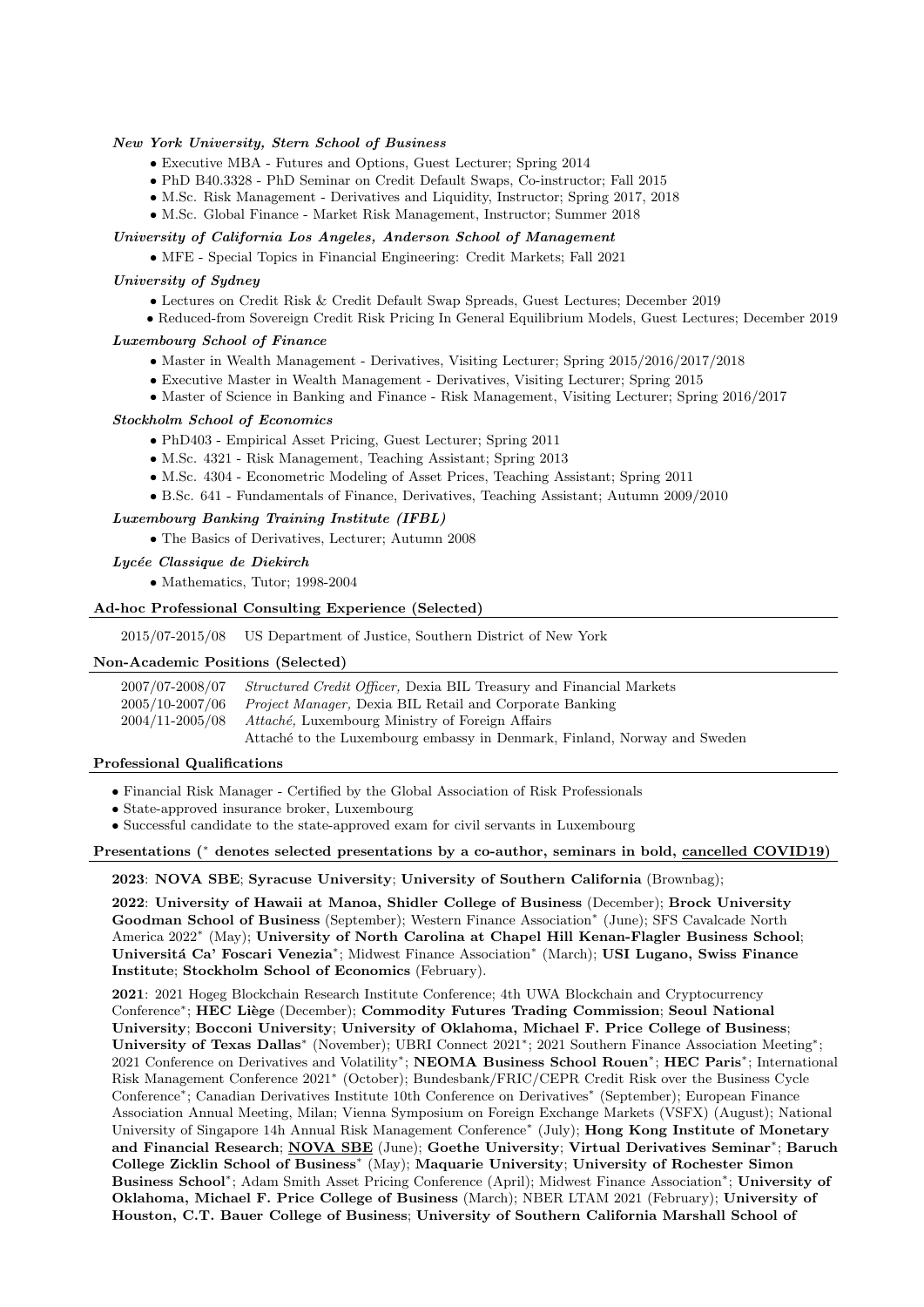Business<sup>∗</sup> (January).

2020: Paris December Finance Meeting<sup>∗</sup>; 33rd Australasian Finance and Banking Conference<sup>\*</sup> (December); Texas A&M; University of Washington, Seattle; University of Toronto, Rotman (November); HEC Montréal; McGill; HKUST; Federal Reserve Board<sup>∗</sup>; International Risk Management Conference<sup>\*</sup> (October); Virtual Derivatives Seminar (August); Arizona State University<sup>\*</sup>; 2020 International Conference on Sovereign Bond Markets (September); Western Finance Association (June); Virtual Derivatives Seminar<sup>∗</sup>; UCLA<sup>∗</sup>; MIT<sup>\*</sup>; NBER LTAM 2020<sup>\*</sup>; 37th International Conference of the French Finance Association (AFFI)<sup>\*</sup> (May); Syracuse University (April); David Backus Macro-Finance conference; Sovereign Finance Down Under Conference<sup>∗</sup> (March); ITAM Finance Conference (February); HEC-McGill Winter Finance Workshop Tremblant (January).

2019: University of New South Wales (December); Bank of Canada (November); 8th International Moscow Finance Conference<sup>∗</sup>; Federal Reserve Bank of San Francisco conference on "Advances in Financial Research"; Goethe University<sup>∗</sup> ; Bank for International Settlements<sup>∗</sup> ; University of Zurich<sup>∗</sup> ; St. Gallen University<sup>\*</sup> (October); Duke University<sup>\*</sup>;Ohio State University<sup>\*</sup>; Canadian Derivatives Institute 8th Conference on Derivatives<sup>\*</sup> (September); Singapore Management University (August); HEC/McGill Summer Finance Workshop (July); UCLA Anderson School of Management<sup>∗</sup> (June); McGill University; Fordham University Gabelli School of Business; Rutgers Business School (May); New York University Tandon School of Engineering<sup>∗</sup> (April); Baruch College Zicklin School of Business (March); University of Sydney (January).

2018: VU Amsterdam; Deutsche Bundesbank, Frankfurt (December); Canadian Association of Alternative Strategies & Assets; FMA/CBOE FMA Conference on Derivatives and Volatility (November); ITAM, Mexico City; University of Houston, Bauer College of Business<sup>∗</sup> (October); Northern Finance Association Annual Meeting, Charlevoix; Canadian Derivatives Institute 7th Conference on Derivatives<sup>\*</sup>; ESADE Business School\* (September); ZZ Vermögensverwaltung; Financial Intermediation Research Conference 2018, Barcelona<sup>∗</sup> ; Financial Engineering and Banking Society Conference 2018 (2x), Rome<sup>∗</sup> (June); Society for Financial Studies Cavalcade 2018; 15th Annual Conference in Financial Economics Research by Eagle Labs at the Arison School of Business, IDC; IDC Herliya Arison School of Business Annual Quantitative Trading Symposium; Stockholm School of Economics\*; HEC Paris\*; Banque de France\* (May); Duke-UNC Asset Pricing Conference 2018<sup>∗</sup> ; Syracuse University<sup>∗</sup> (April); Wilfrid Laurier University, Waterloo; Analysis Group, Montreal (March); Penn State University Smeal College of Business<sup>\*</sup>; Netspar International Pension Workshop, Leiden<sup>\*</sup>; Luxembourg School of Finance, Luxembourg (February); HEC-McGill Winter Finance Workshop, Tremblant; American Finance Association Annual Meeting, Philadelphia (January).

2017: University of Cologne, Cologne<sup>∗</sup> (October); Université Laval, Québec City; UCLA Macrofinance Workshop, Los Angeles<sup>∗</sup> ; Hong Kong Institute for Monetary Research, Hong Kong<sup>∗</sup> ; Securities and Exchange Commission - Division of Economic and Risk Analysis, Washington DC\*; Northern Finance Association Annual Meeting, Halifax (2x); IFSID Sixth Conference on Derivatives; 5th International Conference on Credit Analysis and Risk Management, Basel<sup>∗</sup> ; McGill University, Montreal (September); European Finance Association Annual Meeting, Mannheim; European Economic Association Annual Meeting, Lisbon<sup>∗</sup> (August); Analysis Group, Boston; 25th Finance Forum, Barcelona<sup>∗</sup> ; SoFiE Financial Econometrics Summer School, Northwesterd Kellogg (July); Western Finance Association Annual Meeting, Vancouver<sup>\*</sup>; **HEC Montreal** <sup>\*</sup>; Energy and Commodity Finance Conference 2017, Oxford<sup>∗</sup> ; 2017 FMA European Conference, Lisbon<sup>∗</sup> ; 2017 North American Summer Meetings of the Econometric Society, St.Louis<sup>∗</sup> ; Infiniti 2017, Valencia<sup>∗</sup> (June); Brain-to-Society Research Workshop, Montreal; Yeshiva University<sup>\*</sup>, New York (May).

2016: Aalto Business School, Helsinki; 2016 Paris Financial Management Conference, Paris<sup>∗</sup> ; 2016 Paris Finance Meeting, Paris; Conference on Banking in Emerging Markets, Cape Town<sup>\*</sup>; ESSEC Business School, Paris (December); Financial Management Association, Las Vegas (October); IFSID Fifth Conference on Derivatives, Montreal; Triple Crown Conference, New Jersey<sup>∗</sup> ; Festschrift in honor of M.G. Subrahmanyam, New York University; Anneliese Maier Research Award Colloquium, Berlin (September); NHH Bergen (August); World Finance Conference, New York<sup>∗</sup> ; 2016 China International Conference in Finance, Xiamen<sup>∗</sup> (3x) (July); Bank of Italy, Rome<sup>∗</sup>; International Risk Management Conference 2016, Jerusalem<sup>∗</sup> (2x); BI-SHOF Conference, Stockholm<sup>∗</sup> (June); McGraw-Hill/NYU Conference on New Research and Outlook for Credit Markets, New York; 33rd International Conference of the French Finance Association, Liege<sup>∗</sup> ; 1st China Derivatives Markets Conference, Suzhou, China<sup>∗</sup> ; University of Melbourne; University of Technology in Sydney; University of Sydney; University of New South Wales (May); Kiel Workshop on Empirical Asset Pricing<sup>\*</sup>; University of Luxembourg (April); NASDAQ OMX Derivatives Research Project, New York<sup>∗</sup> (2x); HEC-McGill Winter Finance Workshop, Fernie (March).

2015: Geneva Finance Research Institute, University of Geneva; Frankfurt House of Finance/Goethe University; Frankfurt School of Finance & Management (November); OptionMetrics Research Conference, New York<sup>∗</sup> (October); IFSID Fourth Conference on Derivatives, Montreal; Northern Finance Association (2x), Banff; IFABS 2015, Oxford<sup>∗</sup> (September); The Design and Regulation of Securities Markets: Celebrating the 30 Years Since Kyle Met Glosten and Milgrom, Sydney<sup>∗</sup> (August); Ninth Annual Risk Management Conference 2015, Singapore<sup>∗</sup>; India National Stock Exchange, Mumbai<sup>\*</sup> (July); LKCSB Summer Symposiym, Singapore<sup>∗</sup>;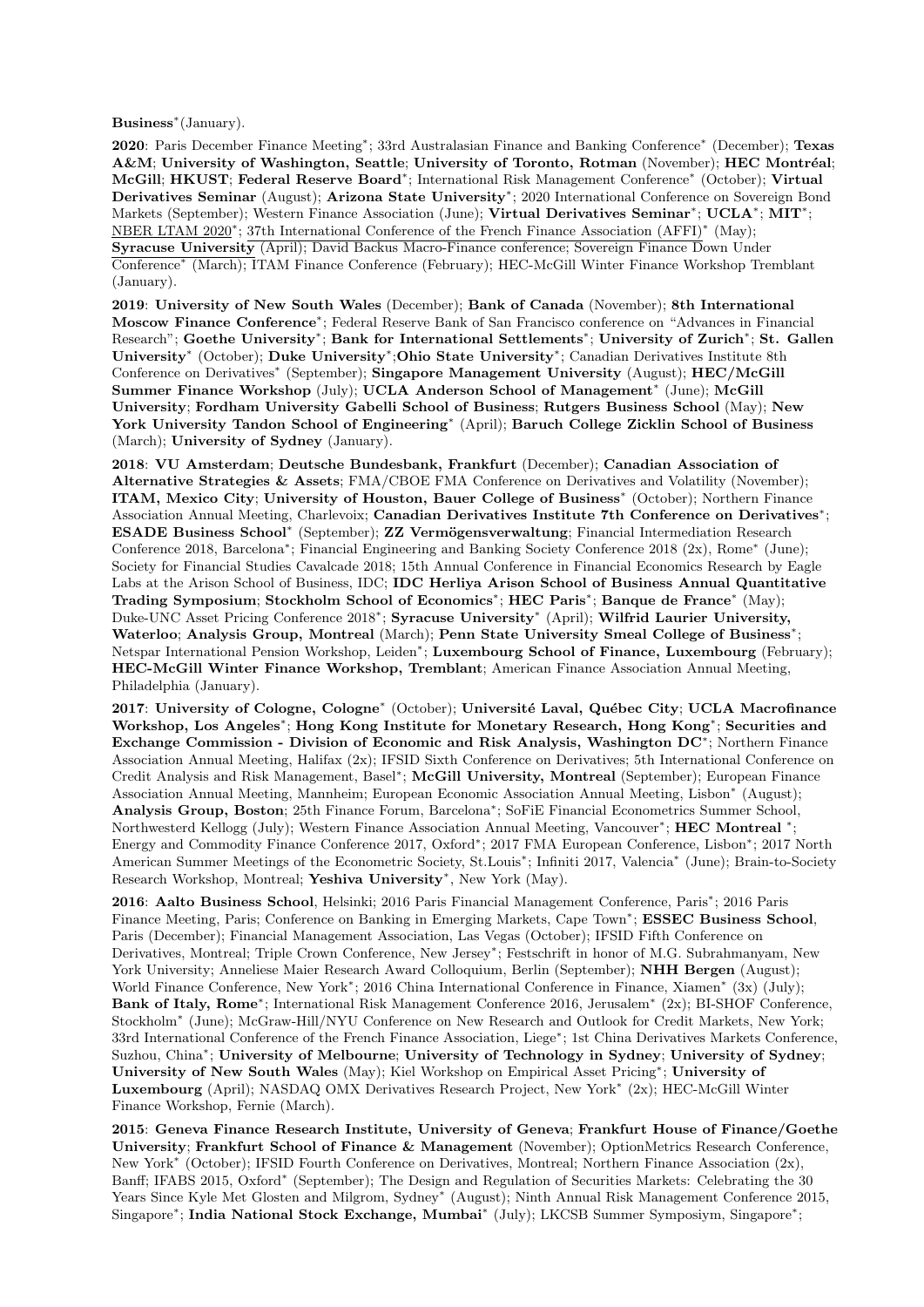Western Finance Association, Seattle (June); ESCP Europe, Paris<sup>\*</sup> (May); Luxembourg School of Finance; 4th Annual Fixed Income Conference, Charlotte; McGill University, Montreal (April); Conference on the Sovereign Debt Crisis in Europe, Monaco; Bloomberg-Columbia Conference on Machine Learning in Finance, New York<sup>∗</sup>; HEC-McGill Winter Finance Workshop, Quebec City (March); HEC Liège (February); National University of Singapore, Singapore<sup>∗</sup> (January).

2014: Singapore Management University, Singapore<sup>∗</sup> ; Queen Mary University, London<sup>∗</sup> ; New York University, Stern Corporate Governance Luncheon<sup>∗</sup> (December); McGill University - Faculty, Montreal; McGill University - Economics, Montreal (November); TCFA Symposium at Fordham University, New York<sup>\*</sup>; OptionMetrics Research Conference, New York; Financial Management Association, Nashville (October); Infina Foundation Hökerberg & Söderqvist, Stockholm; IFSID & Bank of Canada Third Conference on Derivatives, Montreal; Northern Finance Association, Ottawa (September); European Finance Association, Lugano (August); Luxembourg Central Bank; International Risk Management Conference 2014, Warsaw<sup>∗</sup> (June); The 2014 Millstein Governance Forum; The 2014 Jerusalem Finance Conference, Jerusalem<sup>∗</sup>; Luxembourg School of Finance; BI Norwegian Business School, Oslo<sup>∗</sup>; McGill University, Montreal (May); IFM2 Mathematical Finance Days, Montreal; CFA-JCF-Shulich Conference on Financial Market Misconduct (April); 8th Annual Penn/NYU Conference on Law and Finance, University of Pennsylvania<sup>\*</sup> (February); New York University, Stern Corporate Governance Luncheon<sup>∗</sup> (January).

2013: OptionMetrics Research Conference, New York<sup>\*</sup> (October); Northern Finance Association, Quebec City (September); Western Finance Association, Lake Tahoe; Financial Management Association, Luxembourg; 3rd International Conference of the Financial Engineering and Banking Society, Paris<sup>∗</sup> (June); Marie Curie ITN Conference on Financial Risk Management and Risk Reporting, Konstanz (April); University of Amsterdam; HEC Paris; University of Hong Kong (February); University of Toronto Scarborough/Rotman School of Management; Federal Reserve Board of Governors, Washington; University of Virginia McIntire School of Commerce, Charlottesville; McGill University, Montreal; Bocconi University, Milan; European Central Bank, Frankfurt; Bank of France, Paris; Nova School of Business and Economics, Lisbon; Warwick Business School (January).

2012: LUISS Guido Carli, Rome; Institute for International Economic Studies, Stockholm (December); Stockholm School of Economics Brownbag Seminar; Luxembourg School of Finance; Swedish House of Finance National PhD Workshop in Finance (October); EEA/ESEM Congress Malaga (September); Arne Ryde Workshop in Financial Economics, University of Lund (April).

2011: New York University, Stern Macro-Finance Workshop; Stockholm School of Economics Brownbag Seminar (December); Federal Reserve Bank of New York; New York University, Stern Finance PhD Seminar (November); Bank of Spain/Bank of Canada joint Workshop on Advances in Fixed Income Modeling, Madrid<sup>∗</sup> (July); International Risk Management Conference 2011, Free University of Amsterdam (June); Nordic Finance Network Research Workshop in Finance, Aalto School of Economics; TSE Financial Econometrics Conference, Toulouse<sup>∗</sup> (May); London School of Economics Alternative Investments Resarch Conference (March).

2010: Stockholm School of Economics Brownbag Seminar (December); Stockholm School of Economics Financial Crisis Workshop (April).

# Paper Discussions

• Why Does Options Market Information Predict Stock Returns?, by D. Muravyev, Neil D. Pearson, and Joshua M. Pollet, American Finance Association Annual Meeting, 6-8 January 2023.

• Credit Risk and the Transmission of Interest Rate Shocks, by B. Palazzo and R. Yamarthy, Northern Finance Association Annual Meeting, 16-18 September 2021.

• The Core, the Periphery, and the Disaster: Corporate-Sovereign Nexus in COVID-19, by R. Jappelli, L. Pelizzon, and A. Plazzi, European Finance Association Annual Meeting, 25-28 August 2021.

• Corporate Balance Sheets and Sovereign Risk Premia, by S. P. Yeung Wu, International Banking, Economics and Finance Association (IBEFA) Virtual Summer Meeting 2021, 23-25 June 2021.

• Convenience Yields in the Eurozone Currency Union, by Z. Jiang, H. Lustig, S. Van Nieuwerburgh, and M. Xiaolan, World Symposium on Investment Research, 2-3 May 2021.

• The Transmission of Quantitative Easing to Corporate Bond Prices and Issuance, by S. Pegoraro, and M. Montagna, Northern Finance Association, 25-27 September 2020.

• Currency Redenomination Risk - When eurozone members want to 'take back control', by L. Kremens, European Finance Association, 19-22 August 2020.

• Identifying Empty Creditors with a Shock to Micro-Data, by K. O'Flynn, H. Degryse, Y. Gunduz, and S. Ongena, Midwest Finance Association, 19-21 March 2020.

• Dark knights: The rise in firm intervention by CDS investors, by A. Danis and A. Gamba, Northern Finance Association, 13-15 September 2019.

• Default Risk and the Pricing of U.S. Sovereign Bonds, by R. Dittmar, A. Hsu, G. Roussellet, P. Simasek, Sixth International conference on Sovereign Bond Markets in Frankfurt, 1-3 April 2019.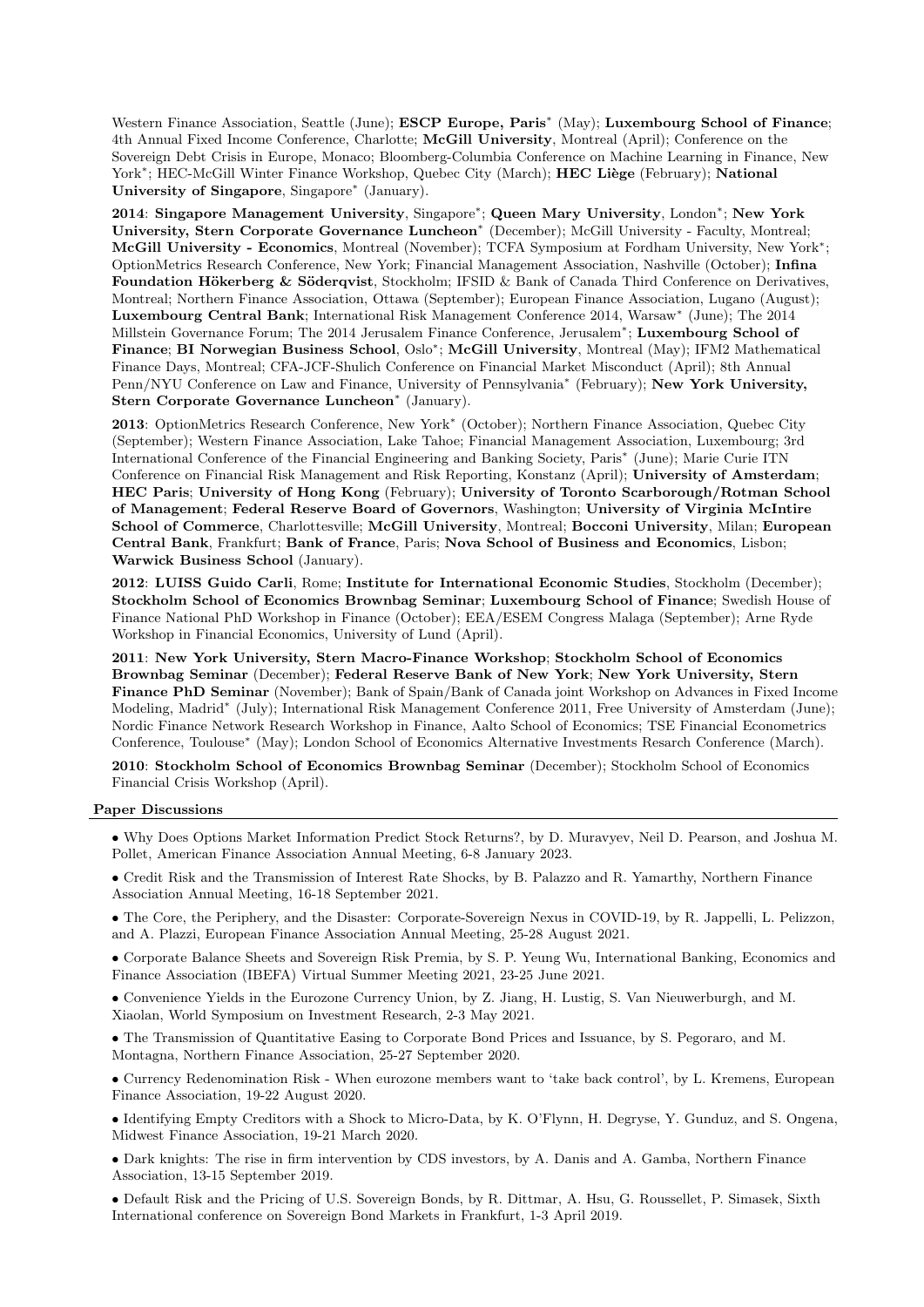• In Search of Distress Risk in Emerging Markets, by Gonzalo Asis and Anusha Chari, Western Finance Association Annual Meeting in San Diego, 17-20 June 2018.

• Quantitative Easing and Long-Term Yields in Small Open Economies, by Antonio Diez de los Rios, Christopher Evans and Maral Shamloo, 5th International Conference on Sovereign Bond Markets in Ottawa, 23-24 April 2018.

• Liquidity Supply and Demand in the Corporate Bond Market, by Jonathan Goldberg and Yoshio Nozawa, HEC-McGill Winter Finance Workshop, 9-11 March 2018.

• The Informational Role of Index Option Trading, by Tarun Chordia, Alexander Kurov, Dmitriy Muravyev, and Avanidhar Subrahmanyam, Sixth ITAM Finance Conference, Mexico City, June 2-3 2017.

• Safe Haven CDS Premiums, by Sven Klingler and David Lando, Conference on Over-the-Counter Derivatives and Recent Regulatory Changes, Federal Reserve Bank of New York, 2-3 March 2017.

• Leveraged Buyouts and Credit Spreads, by Yael Eisenthal, Peter Feldhuetter, and Vikrant Vig, HEC-McGill Winter Finance Workshop, 23-25 February 2017.

• Systematic Risk and Share Turnover [or Beta as a Measure of Mispricing], by Kasch Maria, Paris Finance Meeting, 20 December 2016.

• Credit Derivatives and Stock Return Synchronicity, by Xuelian Bai, Nan Hu, Ling Liu, and Lu Zhu, Financial Management Association Annual Meeting in Las Vegas, 19-22 October 2016.

• A Macrofinance View of US Sovereign CDS Premiums, by Mikhail Chernov, Lukas Schmid, and Andres Schneider, Western Finance Association Annual Meeting in Park City, 20-23 June 2016.

• The Invisible Hand of the Government: Moral Suasion During the European Sovereign Debt Crisis, by Steven Ongena, Alexander Popov, and Neeltje Van Horen, 3rd International Conference on Sovereign Bond Markets in New York, 15-16 April 2016.

• Inflating Away the Public Debt? An Empirical Assessment, by Jens Hilscher, Alon Raviv, and Ricardo Reis, European Finance Association Annual Meeting in Vienna, 19-22 August 2015.

• Systemic risk in clearing houses: Evidence from the European repo market, by Charles Boissel, Francois Derrien, Evren Ors, and David Thesmar, European Sovereign Debt Crisis Conference in Monaco, 12-13 March 2015.

• The Importance of Being Special: Repo Markets During the Crisis, by Stefano Corradin and Angela Maddaloni, 2nd International Conference on Sovereign Bond Markets in Frankfurt, 10-11 March 2015.

• Volatility and Directional Information-Based Trading in Options, by Yong Jin, Mahendrarajah Nimalendran, and Sugata Ray, Financial Management Association Annual Meeting in Nashville, 15-18 October 2014.

• Did Liquidity Providers Become Liquidity Seekers?: Evidence from the CDS-Bond Basis during the 2008 Financial Crisis, by Jaewon Choi and Or Shachar, European Finance Association Annual Meeting in Lugano, 27-30 August 2014.

• Libor Manipulation - Cui Bono?, by Priyank Gandhi, Benjamin Golez, Jens Carsten Jackwerth, and Alberto Plazzi, CFA-JCF-Shulich Conference on Financial Market Misconduct in Toronto, 3-4 April 2014.

• Do Investors Believe in Euro-area Bank Interventions? An Options-based Risk Approach, by Mary Tian and Juan Londono, IFSID & Bank of Canada Second Conference on Derivatives: Tail Risk, 19-20 September 2013.

• Dependence Structure between CDS and Equity Markets, by F.Fei, A-M. Fuertes and E.Kalotychou, FMA European Conference Luxembourg, 12-14 June 2013.

• CDS Spreads and Systemic Risk - A Spatial Econometric Approach, by S.Keiler and A.Eder, ITN Marie Curie Financial Risk Management and Risk Reporting Conference in Konstanz, 11-12 April 2013.

• Sovereign Risk Premia, by N.Borri and A.Verdelhan, Conference on Sovereign Debt and Default at the Swedish Riksbank, 20-21 September 2012.

#### Scholarships and Grants

2021: FNR Inter Mobility Grant (24,000 EUR); Hong Kong Institute for Monetary Research - Regular Research Program; SSHRC Insight Development Grant (CAD 58,235)

2020: Canada Research Chair (SSHRC T2, 600,000 CAD); Global Risk Institute (CAD 15,000).

2019: Canadian Securities Institute Research Foundation (CAD 40,000); Canadian Derivatives Institute Fellowship (CAD 50,000).

2018: Global Risk Institute (CAD 48,000); Canadian Derivatives Institute (CAD 25,000).

2017: SSHRC Insight Grant (CAD 129,076); Internal SSHD Grant (CAD 3,500); Montréal Institute of Structured Products and Derivatives (IFSID) 2017 Research Grant (CAD 45,000).

2016: SSHRC Insight Grant (CAD 175,172); Chicago Mercantile Exchange Research Grant (USD 30,000); Montréal Institute of Structured Products and Derivatives (IFSID) 2016 Research Grant (2×,CAD 30,000 and CAD 15,000); McGill Paper Presentation Grant (CAD 1,500).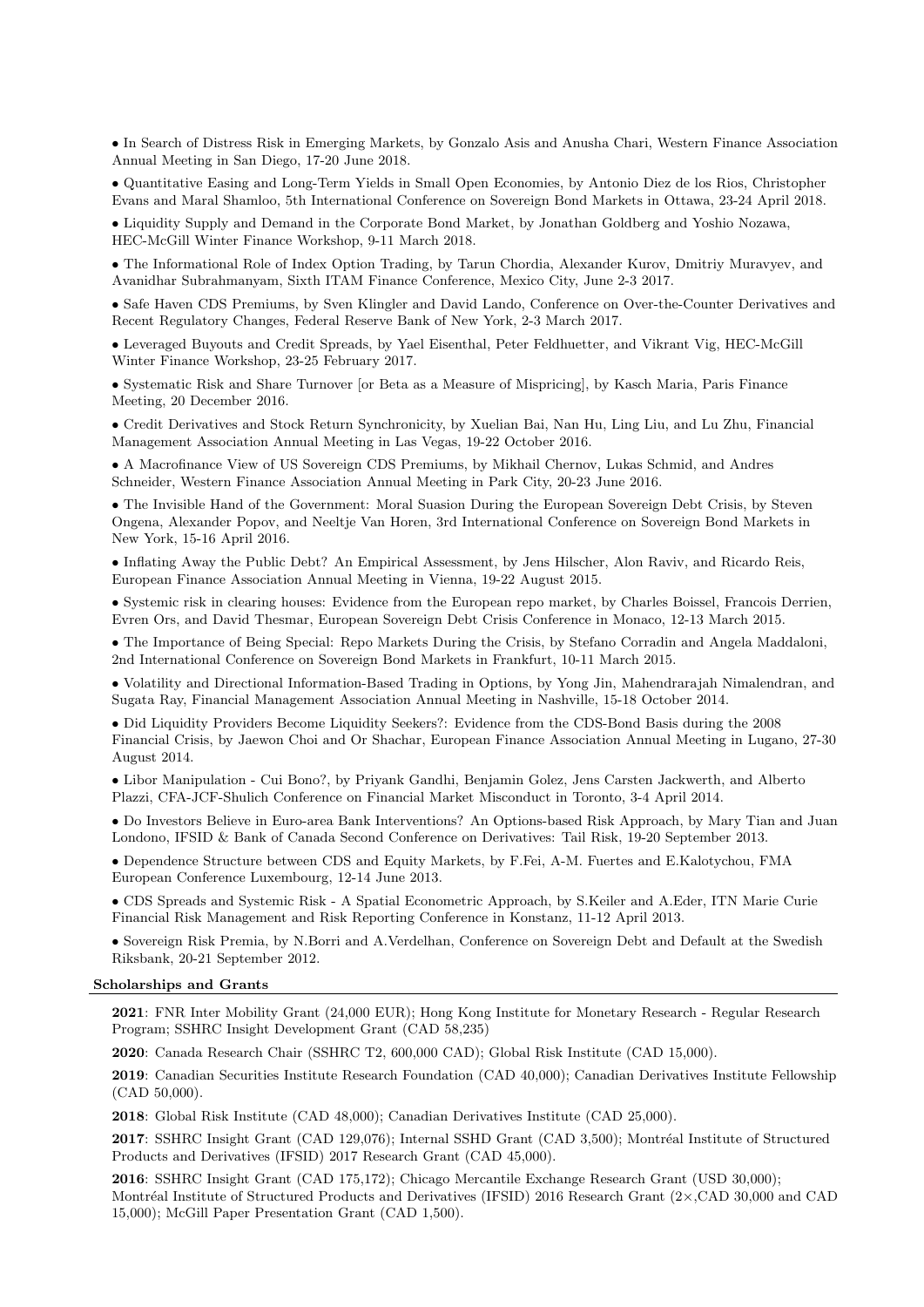2015: Montréal Institute of Structured Products and Derivatives (IFSID) 2015 Research Grant (CAD 48,000); FRQSC Start-up program for new research professors (CAD 50,292).

2014: Montréal Institute of Structured Products and Derivatives (IFSID) 2014 Research Grant (CAD 50,000); Nasdaq OMX Nordic Foundation Research Grant (SEK 158,555); SSHRC Insight Development Grant (CAD 54,019); Internal SSHRC Grant (CAD 6,000), declined; McGill Paper Presentation Grant (CAD 1,500).

2013: McGill University 3-year Start-up Grant (CAD 60,000).

2012: Luxembourg Central Bank Visiting Scholar Grant; Siamon Foundation Scholarship for Conference Participation; Bankforskningsinstitutet PhD Scholarship; Infina Foundation PhD Stipend; American Finance Association 2012 Travel Grant.

2011: Jan Wallander and Tom Hedelius Foundation Grant; Nasdaq OMX Nordic Foundation Research Grant; Fraenckel Scholarship for Research Travel; Liljevalch Scholarship for Conference Participation.

2010: Nordic Finance Network Travel Grant; Fraenckel Scholarship for Research Travel.

2009: Luxembourg National Research Fund Grant for studies abroad.

2008: PhD Research Grant from the Luxembourg National Research Fund (4-year Grant, accepted until October 2011).

2002: CREPUQ Exchange Scholarship.

#### Merits and Awards

2022: Bank of Canada Governor's Award (60,000 CAD)

2020: Canada Research Chair Tier 2; International Risk Management Conference 2020 Best COVID-19 Related Paper Award (EUR 1000).

2019: Canadian Derivatives Associate Fellowship.

2018: Arthur Warga Award for Best Paper in Fixed Income at SFS Cavalcade North America 2018 (USD 700).

2017: FMA Europe Best Paper Award (Runner-up); Best Discussion Award, 2017 HEC-McGill Winter Finance Workshop (CAD 250).

2015: The Northern Finance Association (NFA) 2015 WRDS Best Paper Award on Empirical Finance (CAD 2,000).

2014: The Chinese Finance Association (TCFA) 2014 Best Paper Award (USD 1,500); FNR Award for Outstanding PhD Thesis 2014 (EUR 5,000); Investor Responsibility Research Center Institute (IRRCi) Award for best paper on Post Modern Portfolio Theory (USD 10,000); 2014 IFM2 Mathematical Finance Days, Honorable Mention.

2013: 2013 SAC Capital Ph.D. Candidate Award for Outstanding Research.

2003: Participation in the EHF Challenge CUP against Polis Academy Ankara.

2001: Recruitment in the Senior (2001) and Junior (1997-2000) National Team in Team Handball.

2000: Secondary Education Leaving Diploma: Special Awards in English, German, Political Economics and Business Economics.

1999: Advanced First Price Certificate in Saxophone.

1998: Participation in the ISF World Championships for Volleyball in Athens; Recruitment in the Orchestre d'Harmonie de l'Association des Ecoles du Grand-Duché de Luxembourg.

1995: Third Degree Certificate in Piano; 5th year Formation Musicale en Moyen spécialisé.

### Summer Schools and Short Term Studies

2017: SoFiE Financial Econometrics Summer School "The Econometrics of Derivatives Markets," with T. Andersen and V. Todorov (July).

2013: Empirical Option Pricing, Swedish House of Finance, with M. Chernov (May).

2011: DSF Summer School in Dysfunctional Finance, Duisenberg School of Finance, with W.Xiong, A.Landier, B.Biais, D.Vayanos and M.Brunnermeier (June); Topics in Behavioral Finance, SSE, with Harrison Hong (May).

2010: Empirical Corporate Finance, with Professor Effi Benmelech; Credit Risk Modeling, CEMFI, with D.Lando (September); Stochastic Processes in Financial Applications, Aarhus School of Business, with D.B.Madan (January).

2009: Summer School in Banking, Barcelona Graduate School of Economics, with H.Degryse, X.Freixas, K.Moshe and S.Ongena (July).

#### Professional Service and Activity

Member: American Finance Association, American Economic Association, European Finance Association, Northern Finance Association, Western Finance Association, Macrofinance Society.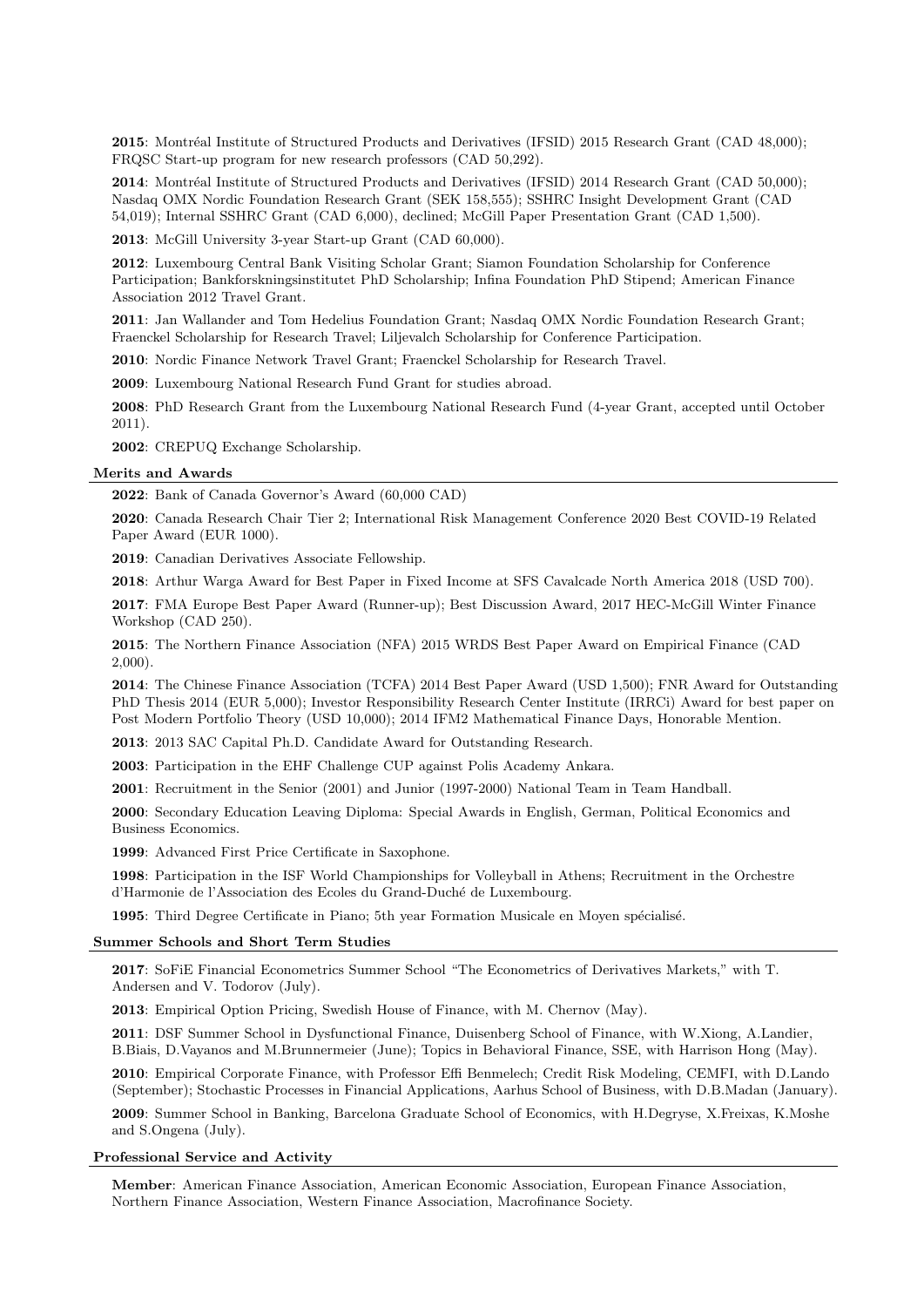Scientific Committee: Western Finance Association 2014, 2015, 2016, 2017, 2018, 2019, 2021, 2022; European Finance Association 2015, 2016, 2017, 2018, 2019, 2020, 2021, 2022; IFSID Conference on Derivatives 2015, 2016, 2017, 2018, 2019, 2020, 2021; Northern Finance Association 2016, 2018, 2019, 2020, 2021, 2022; L'Association francophone pour le savoir-Acfas 2017; Conference in Honor of the 70th Birthday of Marti G. Subrahmanyam; Paris December Finance Meeting 2017, 2018, 2019, 2020, 2021, 2022; The World Symposium on Investment Research (WSIR) 2018, 2019, 2020, 2021; HEC-McGill Winter Finance Workshop 2018, 2019, 2020; IDC Herzliya Annual Conference in Financial Economics Research 2019, 2020; Annual Eastern Finance Association 2019; Corporate Failures: Declines, Collapses, and Scandals 2020; Midwest Finance Association 2021, 2022; North American Summer Meeting of the Econometric Society 2021; 2021 Conference on Derivatives and Volatility.

Editorship: Associate Editor for Journal of Banking and Finance 2021/07 - present; Associate Editor for International Review of Finance 2022/03 - present.

Ad-hoc Referee: Accounting Research Journal; Cambridge University Press; Comparative Economic Studies (2); Central Bank of Hungary (MNB); Crime, Law and Social Change; Deutsche Bundesbank; Economica; Economic Journal; European Financial Management (5); Finance Research Letters; International Economic Review; International Review of Finance; Journal of Banking and Finance (25); Journal of Business Finance and Accounting (2); Journal of Corporate Finance (2); Journal of Credit Risk; Journal of Econometrics; Journal of Economics and Business; Journal of Economic Dynamics and Control (2); Journal of Economic Theory; Journal of Empirical Finance (7); Journal of Eurasian Studies; Journal of Finance (4); Journal of Financial Economics (2); Journal of Financial Intermediation (3); Journal of Financial Markets (3); Journal of Futures Markets (3); Journal of Financial Research (2); Journal of Financial Services Research; Journal of Financial and Quantitative Analysis (9); Journal of International Financial Markets, Institutions & Money; Journal of International Money and Finance; Journal of Monetary Economics; Journal of Money, Credit & Banking (4); International Journal of Theoretical and Applied Finance; Luxembourg National Research Fund; Management Science (13); Review of Economics and Statistics; The Journal of Credit Risk (3); The Journal of Economics and Statistics (Jahrbuecher fuer Nationaloekonomie und Statistik); Review of Finance (6); Review of Financial Studies (23); Review of International Economics; Routledge; SAGE Open; Schmalenbach Journal of Business Research (2); Social Sciences and Humanities Research Council of Canada.

Desmarais Brownbag Seminar Series, Founder and Organizer: 2014/2015, 2015/2016, 2016/2017, 2017/2018, 2018/2019, 2019/2020.

PhD Committee: Jiao Feng (PhD. McGill University 2016, University of Lethbridge), Jinjing Liu (PhD. Economics McGill University 2017, World Bank); Chao Xiong (PhD. McGill University 2017, expected); Haohua Xu (PhD. McGill University 2021, expected); Linxao Cong (PhD. McGill University 2022, expected); Byung Jin Hong (PhD. McGill university 2021, expected); Borel Ahonon (PhD. McGill University 2024, expected).

External PhD Examiner: Antoine Noël (PhD. HEC Montréal), Cristian Pospescu (PhD. HEC Montréal), Biley Adelphe Ekponen (PhD. HEC Montréal), Gabrielle Trudeau (PhD. HEC Montréal).

Internal PhD Examiner: Byung Jin Hong (PhD, McGill University)

PhD Jury: Lis Biell (PhD. HEC Liège 2015).

Student Supervision: Felix Roelkens (M.Sc. Stockholm School of Economics 2013, first placement: McKinsey); Chirag Choksey (MBA New York University Stern School of Business 2014, first placement: Black Rock); Yinglu Fu (M.Sc. New York University 2014, first placement: ICBC); Francis Arsenau (MMF McGill University 2017, first placement: Beyond Technologies); Jesse Ehrlick (MMF McGill University 2017, first placement: NxtSens Microsystems); Nika Fall (MMF McGill University 2018, first placement: Fieldstone); Xiang Zhang (MMF McGill University 2018, first placement: Canadian Imperial Bank of Commerce); Yi Sun (MMF McGill University 2018, first placement: self-employed); Wanyi Hu (MMF McGill University 2018, first placement: Partner One Capital); Qianqi Pan (MMF McGill University 2019); Kaili Ma (MMF McGill University 2019); Wenjia Duan (MMF McGill University 2019); Guillaume Hervault (MMF McGill University 2020)

Session Chairs: HEC-McGill Winter Finance Workshop Tremblant (July 2020); CDI Conference on Derivatives (2019, 2021); HEC-McGill Summer Finance Workshop Montebello (July 2019); HEC-McGill Winter Finance Workshop Banff (March 2019); NFA 2018 Charlevoix (September 2018); FMA 2014 Nashville (October 2014); IFM2 Mathematical Finance Days, Montréal (April 2014); EEA/ESEM Congress Malaga (September 2012).

Keynotes: Luxembourg School of Finance Graduation Ceremony 2015: "Financial Education in a World of Financial Crime"; Canadian Association of Alternative Strategies & Assets (CAASA) 2018: "Sovereign credit risk and exchange rates".

Other: Member of Desmarais Global Finance Centre (2013/2014, 2017/2018, 2018/2019, 2019/2020, 2020/2021); MBA Admission Committee 2014-2016; Student Advisory Services, Faculty Case Competitions (2015/2016, 2016/2017, 2018/2019, 2019/2020; 2020/2021); Member of Task Force on External Community Connections & Executive Education (2015/2016); Coach for the McGill Financial Open delegation (2015/2016, 2016/2017,2018/2019); McGill Finance area recruiting committee (2015/2016, 2016/2017, 2017/2018, 2019/2020): Member of Undergraduate Program Committee (2016/2017; 2018/2019); Member of Task Force on Minorities in Finance (2016/2017); World Economic Forum Global Future Councils McGill Fellow (2017/2018); Undergraduate